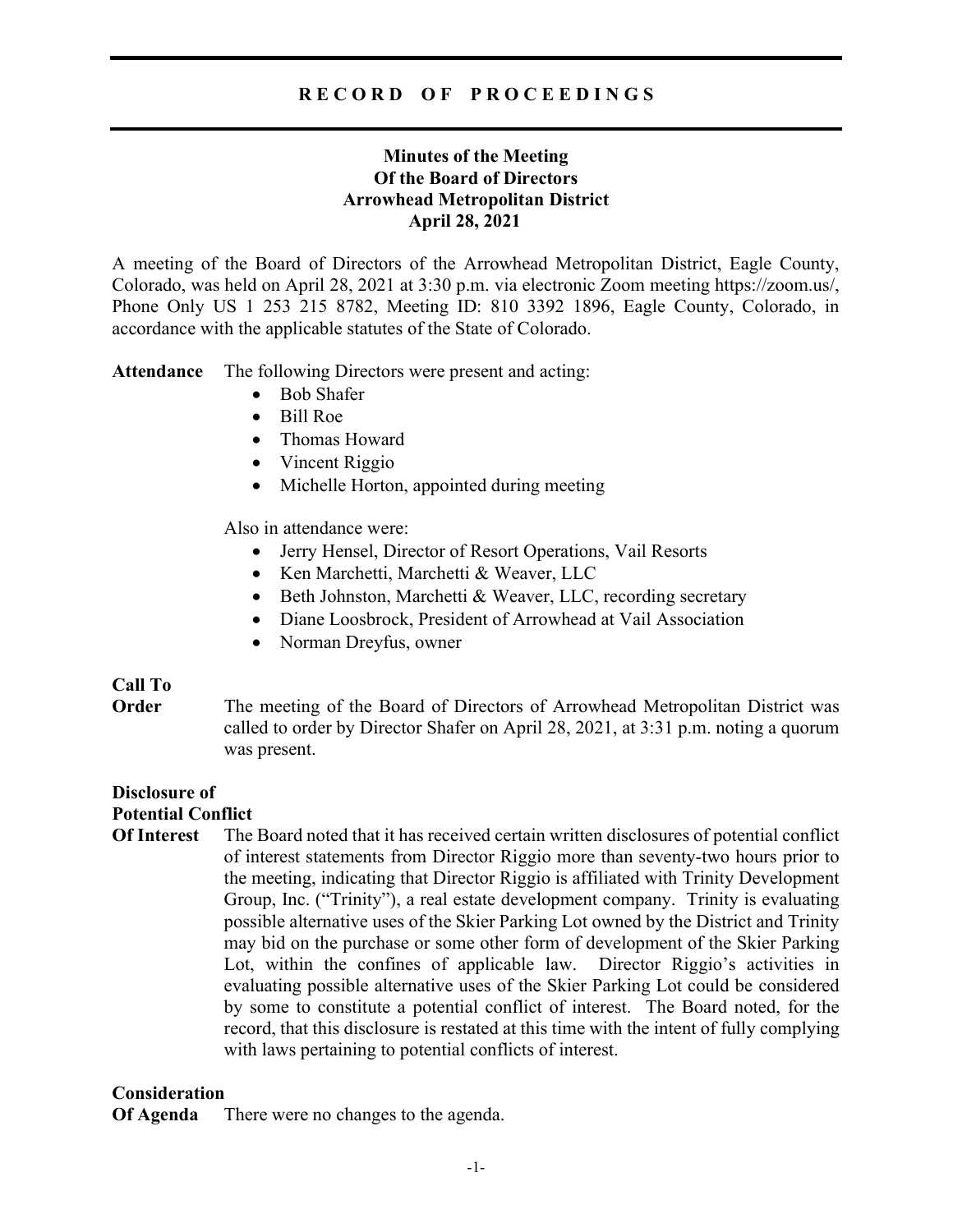## RECORD OF PROCEEDINGS

#### Arrowhead Metropolitan District Board of Directors April 28, 2021 Meeting Minutes

- Public Input Director Shafer introduced Mr. Dreyfus and Ms. Horton. Mr. Dreyfus explained he was attending to learn more about the District.
- Minutes The Board reviewed the minutes included in the Board packet and by motion duly made and seconded, it was unanimously

 RESOLVED to approve the minutes of the meeting of March 24, 2021 as presented.

### Accounts Payable

Procedures Ms. Johnston and Mr. Marchetti reviewed the District's Accounts Payable process, general timeline, and internal controls. There was discussion on the changes to the procedures and timing using an online bill payment system versus the previous paper checks and invoices process. Following discussion, the Board requested that approval of invoices and release of payments be completed after Board approved the Accounts Payable list each month, that no payments over \$50,000 be released without prior approval of the Board, and other changes be updated on the Procedures and presented for further review at the next meeting.

### **Accounts**

Payable List Director Shafer reviewed the updated Accounts Payable list. Ms. Johnston reviewed the lighting invoice and bond payments included on the list and confirmed that no payments had been released prior to the meeting. Following discussion and by motion duly made and seconded, it was unanimously

RESOLVED to approve the accounts payable list as presented.

#### DocuSign

Review In response to the increasing sophistication of spam requests, Ms. Johnston reviewed the information included when a legitimate DocuSign request is sent to a Board member. Items to be verified include personalized text in the email body, proper grammar and spelling, and the email signature. She reiterated that if there was any question on the legitimacy of a request that they should call to confirm.

### **Director**

Appointment Director Shafer reviewed the background on the Board seat vacated when Director Svoboda resigned. Following discussion, Michelle Horton was nominated to fill the vacant seat. Ms. Johnston verified that Ms. Horton was eligible to fill the position. Upon motion duly made and seconded, it was unanimously

> RESOLVED to appoint Michelle Horton to the vacant seat for a term ending May 2023.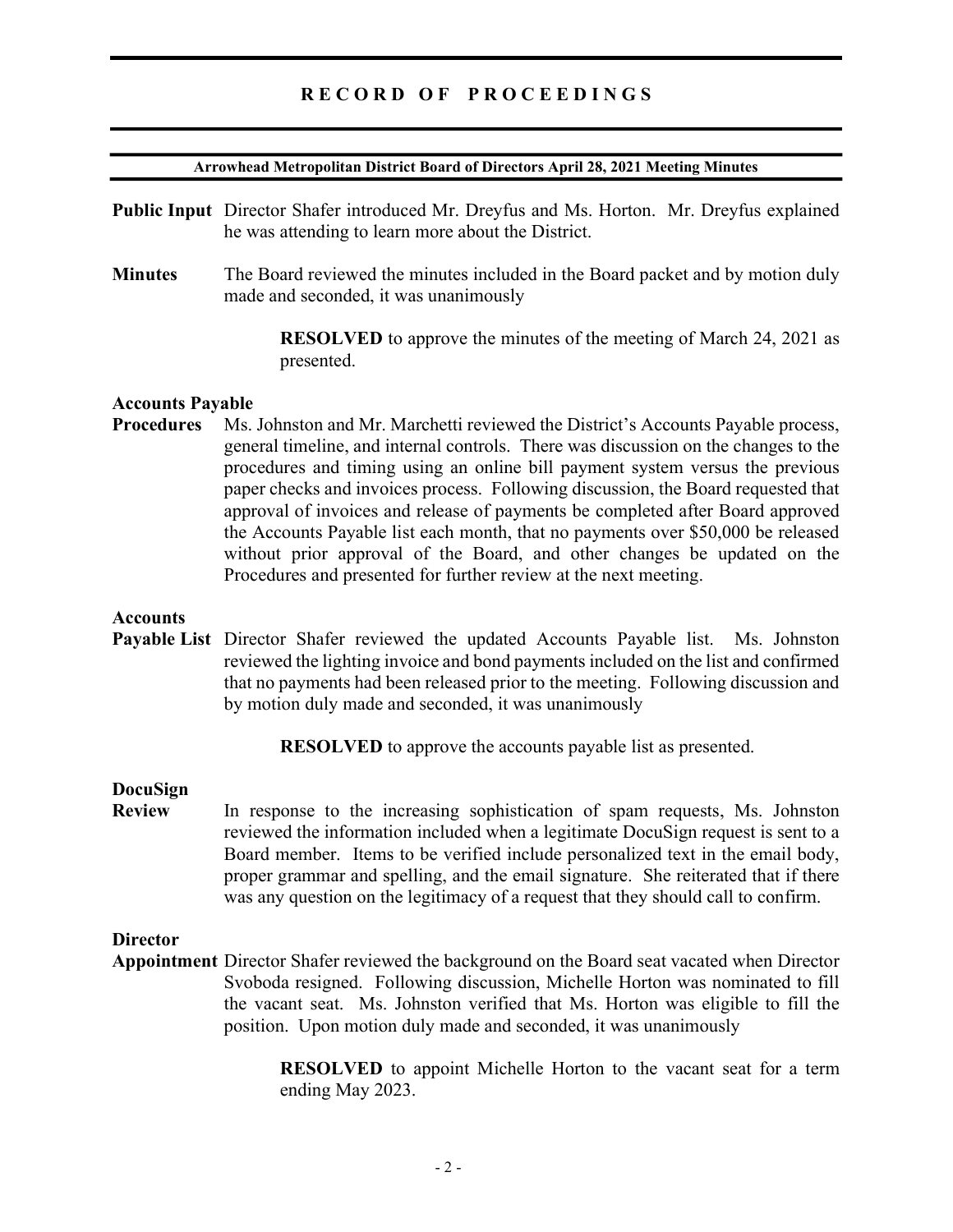### Arrowhead Metropolitan District Board of Directors April 28, 2021 Meeting Minutes

 Director Shafer administered the Oath of Office to Ms. Horton. Ms. Johnston confirmed that the Oath was filed via email with the Eagle County Clerk and Recorder in accordance with State Statute and Ms. Horton joined the meeting as an active Board member.

### Encroachment

Agreement Mr. Hensel reviewed the encroachment agreement for 401 Arrowhead Dr included in the packet. He met with the landscaper and explained the project was to replace the driveway and install landscape. He did not see any issues with the project and recommended approval. Following discussion, and by motion duly made and seconded, it was unanimously

> RESOLVED to approve the Encroachment License Agreement for 401 Arrowhead Dr. as presented.

- Action List The Board reviewed the action list in the packet and requested Management make updates as necessary.
- UERWA The Board reviewed the minutes included in the packet. Director Shafer explained that the special meeting scheduled for April 8 for ERWSD Presentation #2 had been cancelled and recommended the it be rescheduled in conjunction with the regular May meeting. Following discussion it was agreed to start the May meeting at 2:30 p.m. to accommodate the presentation.
- AVA Update Ms. Loosbrock reviewed the following activity for Arrowhead at Vail Association:
	- The Association was meeting to discuss enforcement, community relations, and review the Rules and Regulations with Public Safety.
	- Final comments were being reviewed on the website and it would include activities sign up.
	- Pool using same agreement as prior years
	- A Vail Recreation Trail Race would be held in Arrowhead on August 21. The proposed Mountain bike race was denied.
	- A newsletter was being prepared and would include updates on trail work, Vista opening, repaving, survey, and other updates for the community.
	- All contractors are to use the front gate. Contact Public Safety if any contractors are using the east or west gates.
	- Trees in the common areas will be removed for fire mitigation as recommended. There was general discussion on downed trees, fire risk and mitigation with Ms. Loosbrock explaining the Association was responsible for common areas and homeowners were responsible for their own properties.
	- Since Broken Arrow was scheduled to be closed again for the summer, activity scheduling would be creative. An MC is needed for Bingo and other activities.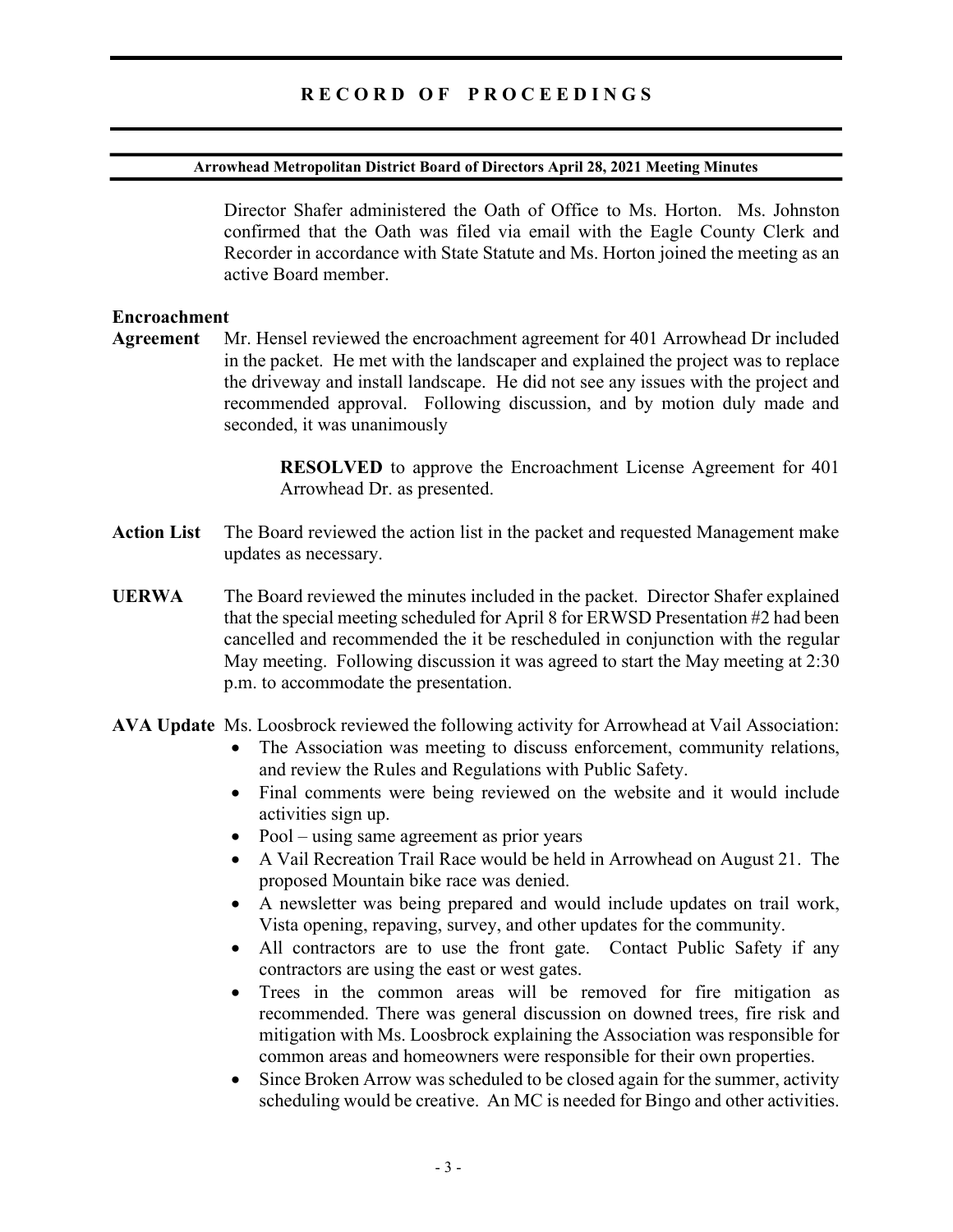# R E C O R D O F P R O C E E D I N G S

### Arrowhead Metropolitan District Board of Directors April 28, 2021 Meeting Minutes

# Roundabout Update Director Shafer reported that they were still waiting on costs and working on the presentation to Eagle County at their work session on May 18. Director Shafer reviewed the questions that would be sent out via emailed online survey to residents and owners to gauge support for the roundabout project. General discussion continued on the questions, timeline for sending out and response to the survey, and if an additional question including estimated costs and potential use of new debt issuance to complete the project should be included. Lighting Study Mr. Hensel reviewed the quote for fixtures and estimated installation would cost around \$20,000. Installation was expected to be complete before winter. Following discussion, and upon motion duly made and seconded, it was unanimously RESOLVED to purchase the fixtures and proceed with installation as recommended per the AVA Lighting Study. Transportation Review Mr. Hensel reviewed the transportation reports. There was less ridership than previous years due to 50% capacity and less buses being run. The App usage was higher and Vail bus ridership increased over last year. Pathways Paving There was general discussion on the paving of the pathways on Arrowhead Drive between Aspen Ridge and Aspen. Mr. Hensel reported that Alpine Engineering reevaluated the area and expected more extensive work than previously estimated. It was also discussed that Frontier may not be able to complete the work due to not having the proper equipment to complete the project. Following discussion, and upon motion duly made and seconded, it was unanimously RESOLVED to approve using best practices to pave the pathways at a cost not to exceed \$30,000. Guardrail Stain Mr. Hensel reviewed the estimate for guardrail staining. Following discussion, and upon motion duly made and seconded, it was unanimously RESOLVED to approve the Proposal from Alpine Painting and Custom Finishes as presented to stain the guardrails. **Operations** Report Mr. Hensel reported that street cleanup was in process and paving of Upper Cresta Road was expected the first or second week of May. Discussion continued on road striping and markings especially in regards to bike safety. The Board requested